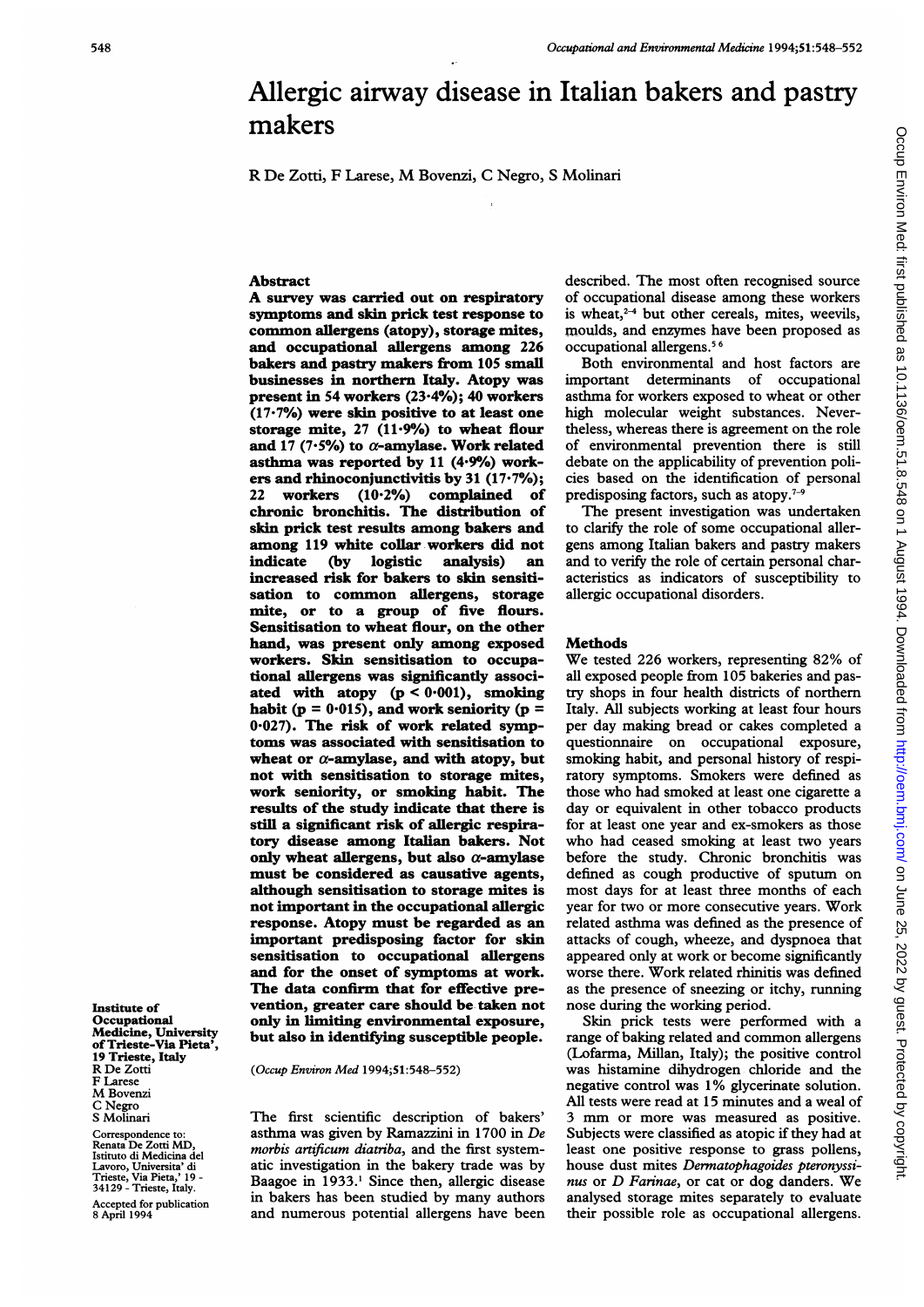Table <sup>1</sup> Characteristics of bakers and pastry makers  $(n = 226)$ 

| Age (y) (mean (SD))                                 | 39.4(14.1) |
|-----------------------------------------------------|------------|
| Work seniority $(y)$ (mean $(SD)$ )                 | 17.9(14.3) |
| Smoking:                                            |            |
| Current smokers (%)                                 | 36.3       |
| Never smokers (%)                                   | 50.9       |
| Ex-smokers (%)                                      | 12.8       |
| Work related symptoms:                              |            |
| Rhinoconjunctivitis (%)                             | $13-7$     |
| Asthma (%)                                          | 4.9        |
| Chronic bronchitis (%)                              | $10-2$     |
| Prick tests:                                        |            |
| Common allergens (%)                                | 23.9       |
| Wheat (%)                                           | $11-9$     |
| Amylase (%)                                         | 7.5        |
| <b>Wheat and/or <math>\alpha</math>-amylase</b> (%) | $13 - 7$   |
| Storage mites (%)                                   | $17-7$     |

Subjects were considered "storage mite positive" if they had a positive response to at least one of the four mites tested (Acarus siro, Glycyphagus domesticus, Lepidoglyphus destructor, Thyrophagus putrescentiae).

As occupational antigens we tested wheat, rye, barley, soybean, maize flours (Lofarma, Milan, Italy) and a-amylase from Aspergillus oryzae at a concentration of <sup>1</sup> mg/ml; before testing a-amylase among the bakers, we tested it in 20 common allergic patients without finding any positive skin response. We also did prick tests with common allergens and the same flours in <sup>1</sup> 19 white collar workers.

#### STATISTICAL PROCEDURE

Data analysis was performed with BMDP/ Dynamic software (Release 7 0). Continuous data were summarised as means (SD). The difference between means was tested by Student's t test. The  $\chi^2$  test was applied to data tabulated in  $2 \times 2$  contingency tables. The association between the response and the predictor variables was assessed by multivariate logistic regression analysis. Logistic regression coefficients and standard errors were used to obtain the prevalence odds ratios (ORs) and 95% confidence intervals (95% CIs) adjusted for several potential confounders. The predictor variables entered the logistic model as categorical covariates, except for age and work seniority, which were used as continuous covariates. Stepwise selection of predictor variables was based on the likelihood ratio  $\chi^2$  test. The goodness of fit of the logistic models was assessed by the Hosmer-Lemershow  $\chi^2$  statistic.

#### Results

All 226 subjects had occupational exposure to wheat flour and often used baking additives to

Table 2 Skin prick tests in bakers ( $n = 226$ ) and white collar workers ( $n = 119$ )

| <b>Bakers</b><br>No (%)<br>Positive skin tests           |             | White collar workers |                     |
|----------------------------------------------------------|-------------|----------------------|---------------------|
|                                                          |             | No (%)               | OR (95% CI)*        |
| Common allergens<br>(pollens, house dust mites, danders) | 21(9.3)     | $20(16-8)$           | $0.53(0.26-1.08)$   |
| Common allergens<br>and storage mites                    | 33(14.6)    | 17(143)              | $1.01(0.51 - 2.01)$ |
| Storage mites                                            | 7(3.1)      | 3(2.5)               | $1.33(0.31 - 5.74)$ |
| Flours (wheat, rye<br>soybean, barley, maize)            | 49 $(21.7)$ | $13(10-9)$           | $1.93(0.96 - 3.91)$ |

\*Adjusted for sex, age, and smoking habits and estimated by logistic modelling.

549

improve and hasten the baking process. Table <sup>1</sup> shows the characteristics of the entire group (175 men and 51 women); the women's age  $(38.5 \t(SD \t13.6))$  and work seniority  $(15.2(SD 1.66)$  years were similar to those of the men, but less of them were smokers (19-6% v 36-3%, p < 0-001). In all, 54  $(23.9\%)$  of the group were atopic, 24  $(11.9\%)$ were skin test positive to wheat flour, and 17 (7.5%) to a-amylase; 40 (17.7%) were sensitised to at least one kind of storage mite.

Table 2 shows the distribution of skin prick test results among bakers compared with the 119 white collar workers. Odds ratios, adjusted for age, smoking habit, and sex, were estimated by logistic modelling, with separate analyses for skin positivity to common allergens, to storage mites and to the five different flours. The results did not indicate an increased risk of sensitisation among bakers compared with the white collar workers, with the exception of wheat flour, which when tested alone, gave a positive skin response only among bakers.

Multiple skin sensitisation was common among all atopic workers and also among the 31 workers sensitised to occupational allergens. Monosensitisation to wheat was present in seven workers, and to a-amylase only in one, whereas the other 23 had multiple skin reactions to occupational or common allergens. Twenty of the 31 workers sensitised to occupational allergens were also symptomatic at work.

Wheat flour allergen, although producing a skin reaction more often than  $a$ -amylase, gave less pronounced weals: in fact the diameters of the a-amylase induced weals nearly always exceeded <sup>5</sup> mm (14/17), whereas only four of the 27 cases sensitised to wheat had three weals exceeding <sup>5</sup> mm. The association between skin sensitisation to occupational allergens (wheat flour and a-amylase) and several predictors (sex, work seniority, smoking habit, atopy and sensitisation to storage mites) was assessed by logistic regression analysis (table 3). Skin sensitisation to occupational allergens was significantly associated with atopy  $(p <$ 0.0001), cigarette smoking ( $p = 0.015$ ) and work seniority ( $p = 0.027$ ). Within the male subgroup the results of the logistic analysis were similar, confirming an association between occupational skin sensitisation and atopy (OR =  $5.30$ ,  $95\%$  CI =  $1.68-16.7$ ).

Allergic respiratory symptoms at work were reported by 42 workers (39 men and three women). Rhinitis, often associated with conjunctivitis, was the most common complaint

Table  $3$  Skin sensitisation to wheat flour and a-amylase in relation to storage mites sensitisation, atopy, sex, smoking habit, and work seniority among 226 bakers

| Predictors                 | ΟR       | $(95\% \, \text{CI})$ † |
|----------------------------|----------|-------------------------|
| Storage mite sensitisation | 1.83     | $(0.59 - 5.70)$         |
| Atopy                      | $5 - 11$ | $(1.69 - 15.5)$ ***     |
| Sex                        | 2.97     | $(0.62 - 14.2)$         |
| Smoking habit              | 2.67     | $(1.14 - 6.25)$ **      |
| Work seniority             | 1.03     | $(1.00 - 1.06)$ *       |

\*p =  $0.027$ ; \*\*p <  $0.015$ ; \*\*p <  $0.0001$ .<br>†Estimated by logistic modelling.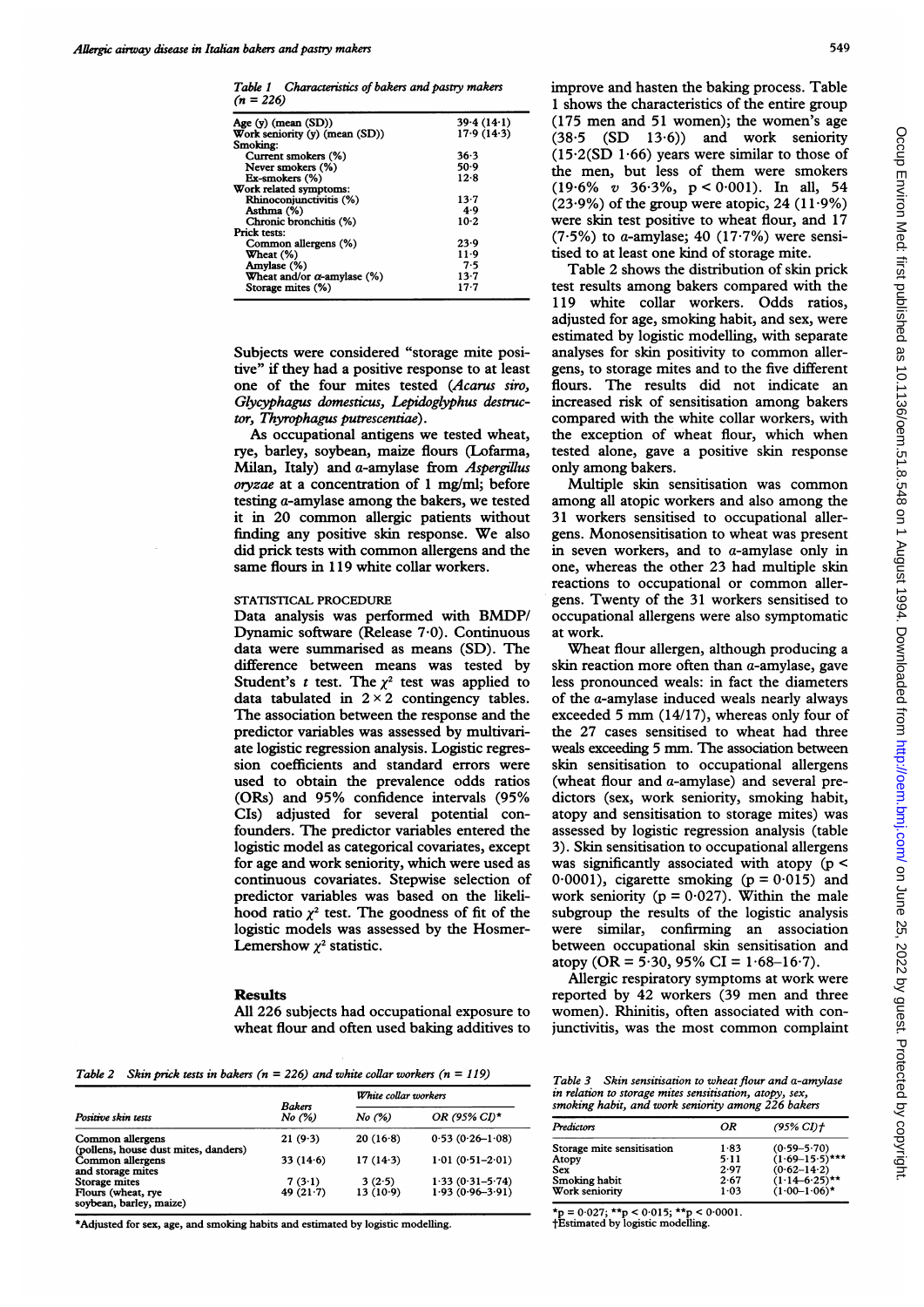Table 4 Characteristics of symptomatic and asymptomatic bakers

|                                | Work related symptoms  |                         |
|--------------------------------|------------------------|-------------------------|
|                                | Positive<br>$(n = 42)$ | Negative<br>$(n = 182)$ |
| Age $(y)$ (mean $(SD)$ )       | 39.1(11.9)             | 39.5(14.6)              |
| Work seniority (y) (mean (SD)) | 17.3(13)               | 18(14.5)                |
| Smokers (%)                    | 42.8                   | 34.8                    |
| Positive skin tests:           |                        |                         |
| Storage mites (%)              | 35-7                   | $13.6*$                 |
| Wheat (%)                      | 42.9                   | $4.9*$                  |
| $a$ -Amylase $(\%)$            | 28.6                   | $2.7*$                  |
| Wheat $+$ a-amylase $(\%)$     | 47.6                   | 6*                      |
| Common allergens (%)           | $52 - 4$               | $17.4*$                 |
| Chronic bronchitis (%)         | 14.3                   | 9.2                     |

 $\star_p < 0.001$ .

(13-7%), whereas asthma was reported by 11 workers (4.9%). Personal atopy and positive skin response to storage mites, wheat flour, or a-amylase were more common among symptomatic than among asymptomatic workers, whereas age, work seniority, frequency of current smoking, and chronic bronchitis were similar in the two groups (table 4). When atopy and symptoms at work were assessed as four groups according to work seniority, however, it was clear that the number of atopic and symptomatic workers decreased in those groups with occupational exposure exceeding nine years (figure). In particular, there were 14 3% (4/28) symptomatic workers in the group with less than three years of exposure; this number rose to 24-2% (13/53) in the group with three to nine years of work seniority, but decreased again to about 17% (13/75 and 12/70 respectively) in the subsequent groups.

The association between work related symptoms and predictors including sex, work seniority, smoking habit, and the skin prick tests was assessed by logistic regression analysis. The skin prick test results were used to identify three groups of workers (table 5): group 1, skin negative to both common and occupational allergens (154 cases); group 2, atopic by skin prick, but negative to wheat flour and amylase (41 cases); and group 3, skin prick tests positive both to wheat flour or a-amylase and to common allergens (31 cases). Sex, smoking, and work seniority were not associated with symptoms at work. The negative regression coefficient for work seniority  $(-0.033)$  confirmed a decreased prevalence of symptomatic people at work among those with prolonged exposure. Compared with group 1, workers in group 2

Atopy and work related symptoms (WRS) by work seniority among 226 bakers.



Table 5 Association between work related symptoms and skin sensitisation to common (atopy) and occupational allergens (wheat, a-amylase)

| Skin prick test                                            | No (%)      | OR (95% CI)*                   |
|------------------------------------------------------------|-------------|--------------------------------|
| Atopy $(-)$                                                | 154(68.1)   | $1(-)$                         |
| $occupational$ allergens $(-)$<br>Atopy $(+)$              | 41 $(18.1)$ | $3.46$ (1.29-9.31)             |
| occupational allergens (-)<br>Occupational allergens $(+)$ |             | 31 $(13.7)$ 21.3 $(7.79-58.0)$ |

Estimated by logistic modelling.

had a significantly greater OR  $(3.46; 95\% \text{ CI} =$  $1.29-9.31$ ; however, the risk for symptoms at work was much higher among workers with sensitisation to at least one occupational allergen (group 3;  $OR = 21.3$ ;  $95\%$   $CI =$ 7 79-58). When compared with group 2, the workers in group <sup>3</sup> showed an OR of 6-82  $(95\% \text{ CI} = 2.08 - 22.3).$ 

The results were similar when only men were tested: for group  $1 v$  group 2 the OR was 4.05 (95% CI = 1.44-11.4); for group 1 v group 3 the OR was  $20.9$  (95% CI =  $7.37 - 59.1$ .

Chronic bronchitis was reported by 22 bakers (10-2%). The disease was significantly associated with smoking habit (OR =  $11.3$ , 95% CI =  $3.23-39.2$ ) and age (OR =  $1.57$ , 95% CI =  $1.11-2.22$ ), but not with sex and skin sensitisation to common and occupational allergens.

## **Discussion**

Bakers' asthma is one of the oldest and most common occupational respiratory diseases in many countries<sup>1011</sup> but there are still few epidemiological studies.<sup>12-14</sup>

In Italy, bread and pastry making is often a family based activity, as shown by Chamber of Commerce data: in the first six months of 1992, 50-6% of this kind of activity had one to two employees, 45-3% from three to nine, and only 4-1% 10 or more workers. This makes it more difficult to collect data regarding health conditions among this population, and causes an underestimation of occupational disease among workers in small concerns. This is indicated by figures from the Italian Institute for Occupational Insurance, which show that 70% of cases of bakers' asthma receiving compensation were employees of large concerns whereas only 30% were artisans.<sup>15</sup>

The major allergen responsible for allergic respiratory disease in the baking industry is in wheat flour,<sup>2316</sup> and skin sensitisation to wheat allergens has been found in as many as 90% of bakers in selected groups of symptomatic workers and in 4-21% of workers in epidemiological studies.<sup>10-12</sup> In the past few decades, however, there has been an increasing use of baking additives to improve the rising of the dough and the quality of bread, pastry, and fancy cakes and this represents a new source of risk. Some of these additives contain powdered enzymes, which seem to be responsible for allergic respiratory disease.<sup>17-20</sup>

Among our sample of 226 workers, sensitisation to wheat flour, which was present in  $11.9\%$  of cases (24 workers), emerged as a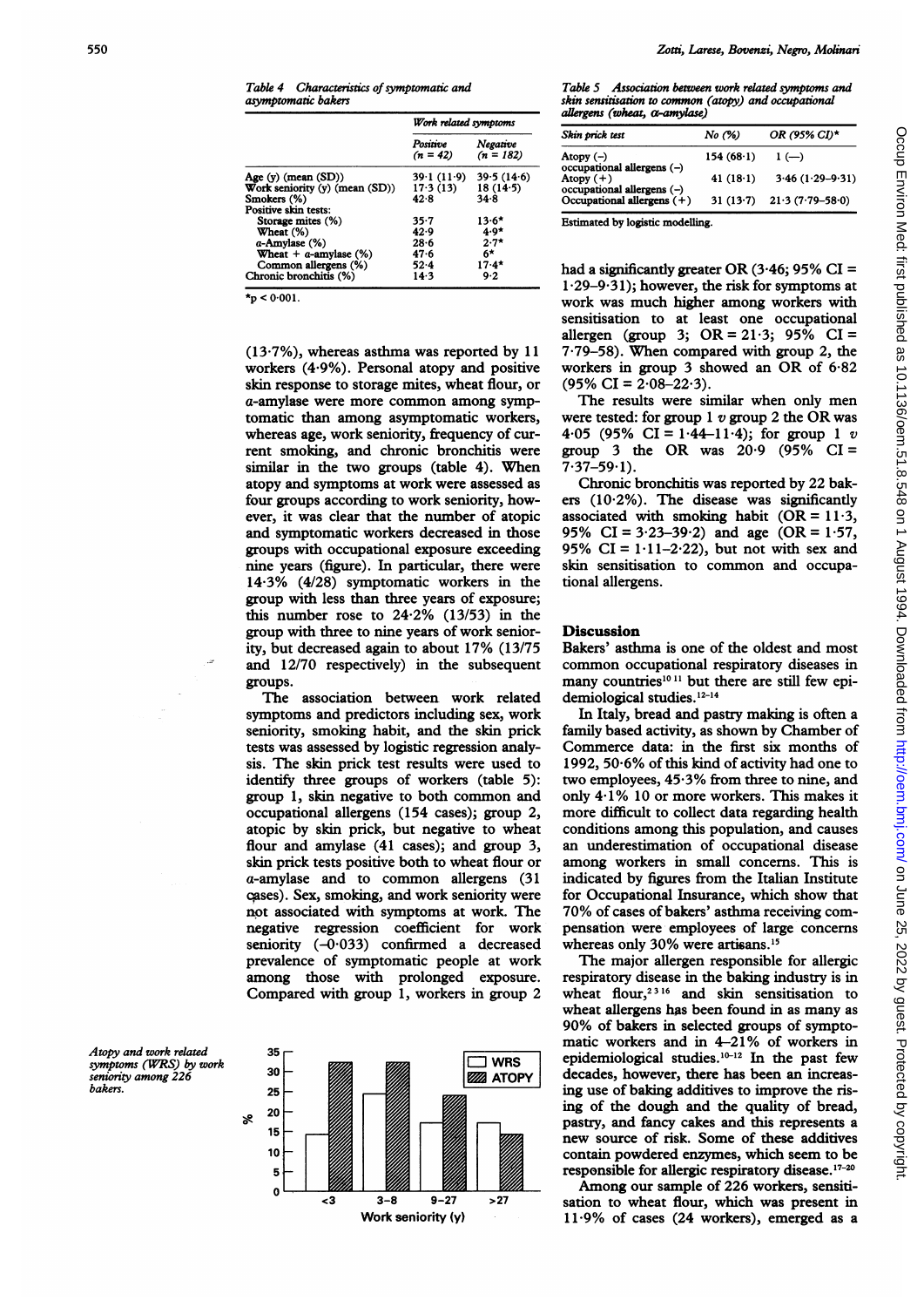specific indicator of occupational exposure; in fact, there was not one positive response to the wheat allergen among the white collar workers. The skin response to other flours tested was less specific. Sensitisation to a amylase from Aspergillus oryzae, the most common glycolytic enzyme used in the baking industry, was documented in 17 workers  $(7.5\%)$ . The potency of the enzyme in inducing a cutaneous reaction is indicated by the prick test responses, with weals nearly always bigger than those caused by wheat flour, nevertheless, it should be stressed that 16 of the 17 workers skin positive to the enzyme were also sensitised to wheat flour or other allergens.

As was to be expected, skin sensitisation to occupational allergens (wheat flour and aamylase) emerged as the most important predictor of symptoms at work, but as in many cases there was a positive response to both allergens at the same time, it was impossible to speculate on the role of each one in inducing the symptoms. In one case, however, work related rhinitis was accompanied by sensitisation to a-amylase alone, suggesting a specific role for the enzyme. Our rates of a-amylase sensitisation were lower than those reported by Brisman and Belin<sup>20</sup> in a factory of semimanufactured products for restaurants and bakeries, but that study used higher concentrations of allergen. For symptomatic workers, on the other hand, our rates were similar to those found by Baur et  $a^{p}$  among asthmatic bakers. Although wheat flour is the main source of occupational exposure for bakers, and exposure to the enzyme is much lower,<sup>20 21</sup> these results indicate that the presence of aamylase in the baking process needs careful evaluation and more precise information is needed about the products used in the bakery. a-Amylase should be included in the list of occupational substances to be tested during medical surveys of these workers and further studies should be carried out to better define its characteristics, and clarify the relation between skin reaction to the enzyme, sensitisation to wheat flour, and atopy.

Storage mites, which some authors have suggested are an important cause of sensitisation among bakers<sup>6 22</sup> did not seem to be particularly important in causing an allergic response among our workers; there was no difference in the risk of sensitisation for bakers when compared with white collar workers. In both groups, positive skin reactivity to storage mites was often associated with that to other common allergens and among those few cases with sensitisation to storage mites alone, there were no bakers with work related symptoms. Our results confirm, therefore, that storage mites are widely distributed in the environment<sup>23</sup> and that the positive skin response among bakers is an indicator of atopy rather than a response to a specific occupational allergen.

Personal atopy was significantly associated with skin sensitisation to occupational allergens, and more than 50% of the symptomatic subjects at work were atopic, confirming a significant role of host characteristic in the development of allergic disease from exposure to high molecular weight allergens.<sup>7-11</sup>

The part played by smoking in the cutaneous response to allergens and in occupational asthma is not clear.<sup>24 25</sup> In our study the association with sensitisation to wheat flour or a-amylase was important. Also, together with age, smoking was the only significant predictor of chronic bronchitis, whereas it did not seem to play a part in work related symptoms.

Our data on the prevalence of symptoms at work (18-6%) and on asthma in particular (4.9%) are similar to those of Prichard et  $a^{n_3}$ but higher than those of Rosemberg et al,<sup>14</sup> and Musk.'2 In evaluating the last study, however, it must be borne in mind that their data came from large bakeries, which had a selection policy of excluding subjects with current asthma from employment; our bakers, on the other hand, worked in small concerns where environmental exposure is certainly more difficult to control.

A healthy survival bias may play <sup>a</sup> significant part in occupational asthma'424 and in our study, the percentages of atopic and symptomatic workers, assessed according to work seniority, show a decrease in the groups with more than nine years of occupational exposure. Although we should exercise caution in evaluating these cross sectional data, they still seem to suggest that there are workers who leave the workplace because of their pronounced symptomatology.

Limiting environmental exposure to allergens is still the best preventive measure<sup>12 13 25</sup> although some data $12$  indicate that even in a modern bakery, control of dust exposure presents a continuing problem. Education in environmental prevention is particularly important in small businesses where the baking procedures are less automated, but we believe that greater care in identifying predisposed subjects is also necessary. Because atopy is a recognised risk factor for workers exposed to high molecular weight substances, this should influence the preventive measures to be adopted. Clearly, periodical medical checks should be performed, and the removal of symptomatic workers from the offending atmosphere is the treatment of choice. The exclusion of atopic subjects from bakery work is still a debated question<sup>79</sup> because such a decision causes difficulties of relocation and unemployment. Because these are serious problems, especially for older workers, there is clearly a need for long term follow up studies and pre-employment screening,<sup>26</sup> to better define the fate of atopic workers exposed to occupational allergens in the baking industry.

We thank our colleagues A Iob, M Sigon, M Treleani, and <sup>E</sup> Zamparo for their help in collecting the data.

- <sup>1</sup> Baggoe K. Mehlidiosynkrasie als Ursache von vasomo-torischer Rhinitis und Asthma. Klinische Wochenschrift
- <sup>1</sup> 933;12:792-5. 2 Blands J, Diamant B, Kallos P, Kallos-Defner L, Lowenstein S. Flour allergy in bakers: identification of allergenic fractions in flour and comparison of diagnostic methods. International Archives of Allergy and Applied Immunology 1976;52:392-406.